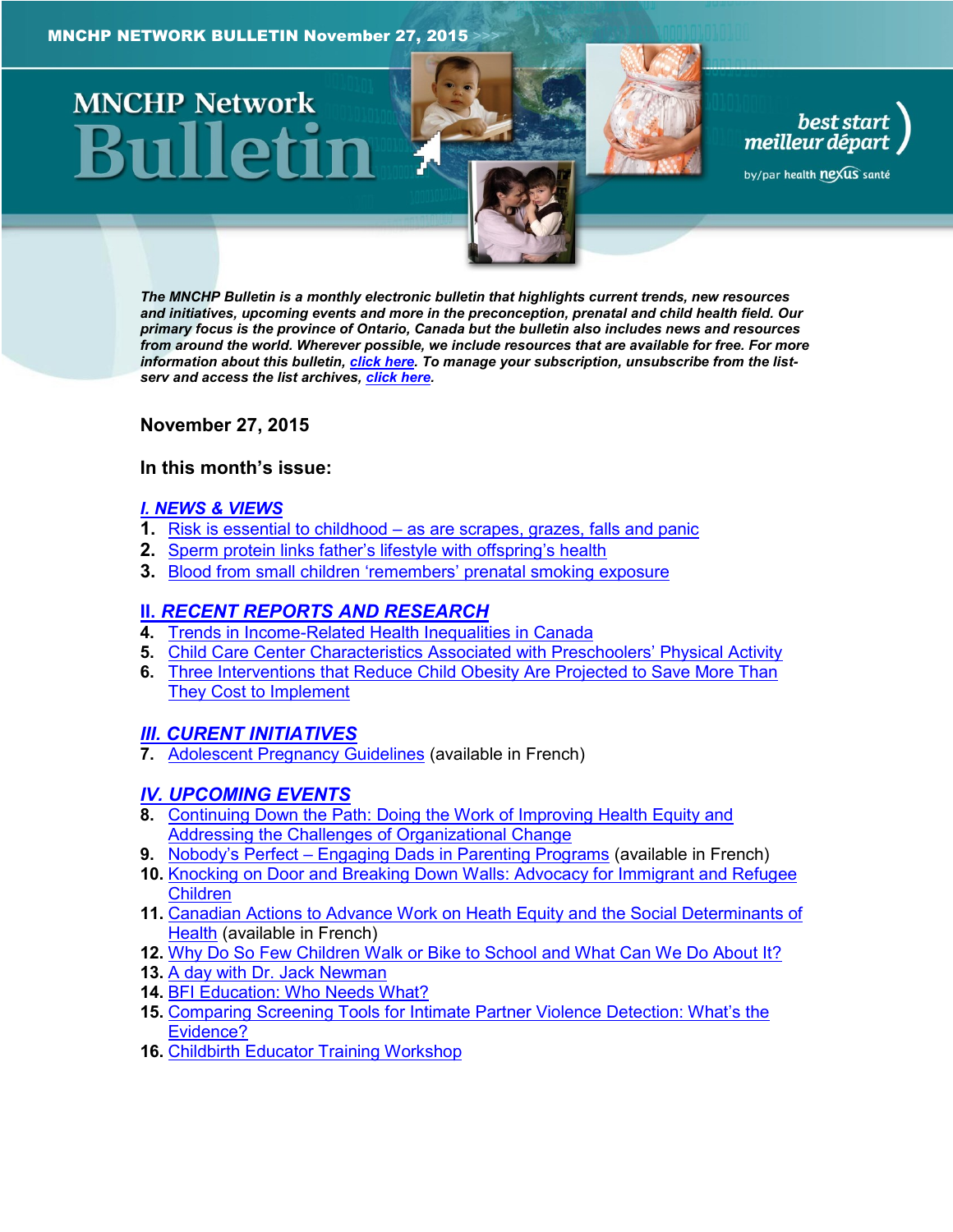## *[V. RESOURCES](#page-8-0)*

- **17.** [The Trauma-Informed Pediatrician: Identifying Toxic Stress and Promoting](#page-8-1)  **[Resilience](#page-8-1)**
- **18.** [Overweight/Obesity Prevention, Treatment and Maintenance from Childhood to](#page-8-2)  [Adulthood: Discussing Review-Level Evidence](#page-8-2)
- **19.** [Healthy Eating and Active Living for Child Care](#page-8-3) (available in French)
- **20.** [Play: A Report by the All-Party Parliamentary Group on a Fit and Healthy Childhood](#page-9-0)  [\(UK\)](#page-9-0)
- **21.** [International Toronto Charter for Physical Activity \(TCPA\) Toolkit](#page-9-1)

#### *[VI. FEATURED BEST START RESOURCES](#page-10-1)*

- **22.** Managing Depression: A Fa[cilitator's Guide for Women Living with Depression](#page-10-2)  [During Pregnancy, After Delivery and Beyond](#page-10-2) (available in French)
- **23.** [Managing Depression: A Self-Help Skills Resource for Women Living With](#page-10-3)  [Depression During Pregnancy, After delivery and Beyond](#page-10-3) – Workbook (available in French)

## <span id="page-1-0"></span>**I. NEWS & VIEWS**

#### <span id="page-1-1"></span>**1. Risk is essential to childhood – as are scrapes, grazes, falls and panic**

This article (Blincoe, 2015) was written in response to the report "Play" by the All-Party Parliamentary Group on a Fit and Healthy Childhood (UK). It highlights that children need to be exposed to risky play, which is sometimes difficult for parents. Ideas for incorporating the excitement back into the lives of children are provided. News: [http://www.theguardian.com/commentisfree/2015/oct/14/risk-essential-childhood](http://www.theguardian.com/commentisfree/2015/oct/14/risk-essential-childhood-children-danger)[children-danger](http://www.theguardian.com/commentisfree/2015/oct/14/risk-essential-childhood-children-danger) Report:<https://adrianvoce.files.wordpress.com/2015/10/play-report-final-designed.pdf>

[\[Return to top\]](#page-0-0)

#### <span id="page-1-2"></span>**2. Sperm protein links father's lifestyle with offspring's health**

A new study in the journal *Science* found that when scientists changed signals on proteins called hisotes in the sperm of male mice, their offspring and even their grandchildren had increased birth defects, mortality and stunted growth (Siklenka et al., 2015). Study author Sarah Kimms notes that: "It's another critical piece of information that says we need to start looking at fathers' pre-conception health" (Chung, 2015, October 9).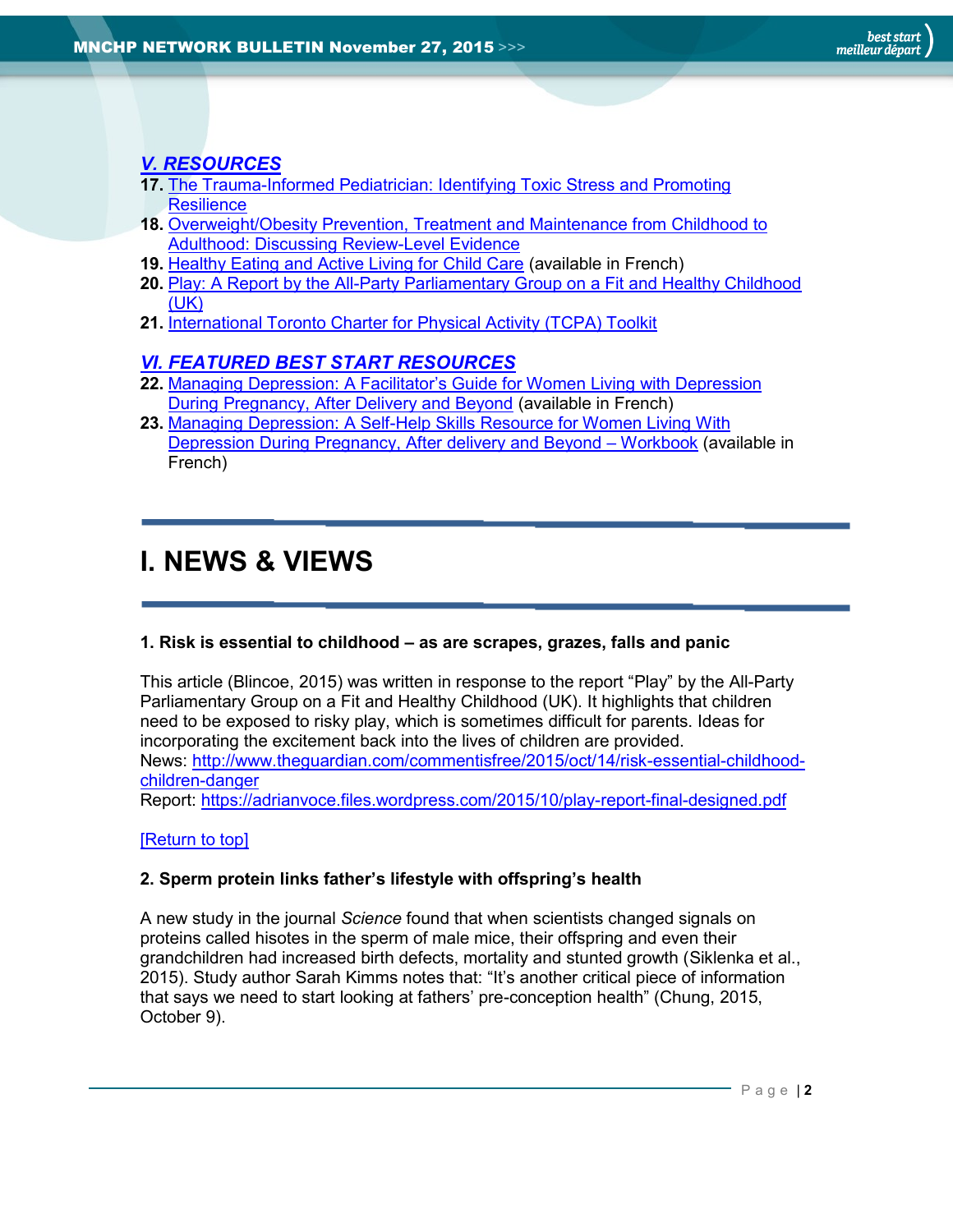News:<http://www.cbc.ca/news/technology/histone-epigenetics-1.3263451> Abstract:<http://www.sciencemag.org/content/350/6261/aab2006>

#### [\[Return to top\]](#page-0-0)

#### <span id="page-2-0"></span>**3. Blood from small children 'remembers' prenatal smoking exposure**

New research findings provide evidence that prenatal environmental exposures may continue to remain in the body and potetially affect a person's health for years after birth. The resarchers found that blood taken from children up to the age of five contains molecular evidence about whether their mothers smoked or not during pregnancy (Ladd-Acosta et al., 2016). Co-author Christine Ladd-Acosta explains the importance of this finding: "If epigenetic signatures can be found for other environmental exposures, these could provide clues to how certain prenatal exposures affect health and potentially decades into life" (Johns Hopkins University Bloomberg School of Public Health, 2015, November 23).

News: [http://eurekalert.org/pub\\_releases/2015-11/jhub-bfs112315.php](http://eurekalert.org/pub_releases/2015-11/jhub-bfs112315.php) Abstract:<http://bit.ly/1ImQMlh>

[\[Return to top\]](#page-0-0)

# <span id="page-2-1"></span>**II. RECENT REPORTS AND RESEARCH**

**\* indicates journal subscription required for full text access**

#### <span id="page-2-2"></span>**4. Trends in Income-Related Health Inequalities in Canada** (available in French)

Canadian Institute for Health Information. (2015). *Trends in income-related health inequalities in Canada*. Retrieved from [https://www.cihi.ca/en/factors-influencing](https://www.cihi.ca/en/factors-influencing-health/health-inequalities/trends-in-income-related-health-inequalities-in)[health/health-inequalities/trends-in-income-related-health-inequalities-in](https://www.cihi.ca/en/factors-influencing-health/health-inequalities/trends-in-income-related-health-inequalities-in)

The Trends in Income-Related Health Inequalities in Canada project examines whether the health gaps between lower- and higher-income individuals have changed over the past decade. The Health Inequalities Interactive Tool provides a series of visualizations to explore inequalities for 9 health indicators over time, by sex and by province. The technical report provides additional analysis, interpretation and contextual information for 16 health indicators. The overall findings of this work can be found in the summary report.

EN: [https://www.cihi.ca/en/factors-influencing-health/health-inequalities/trends-in](https://www.cihi.ca/en/factors-influencing-health/health-inequalities/trends-in-income-related-health-inequalities-in)[income-related-health-inequalities-in](https://www.cihi.ca/en/factors-influencing-health/health-inequalities/trends-in-income-related-health-inequalities-in)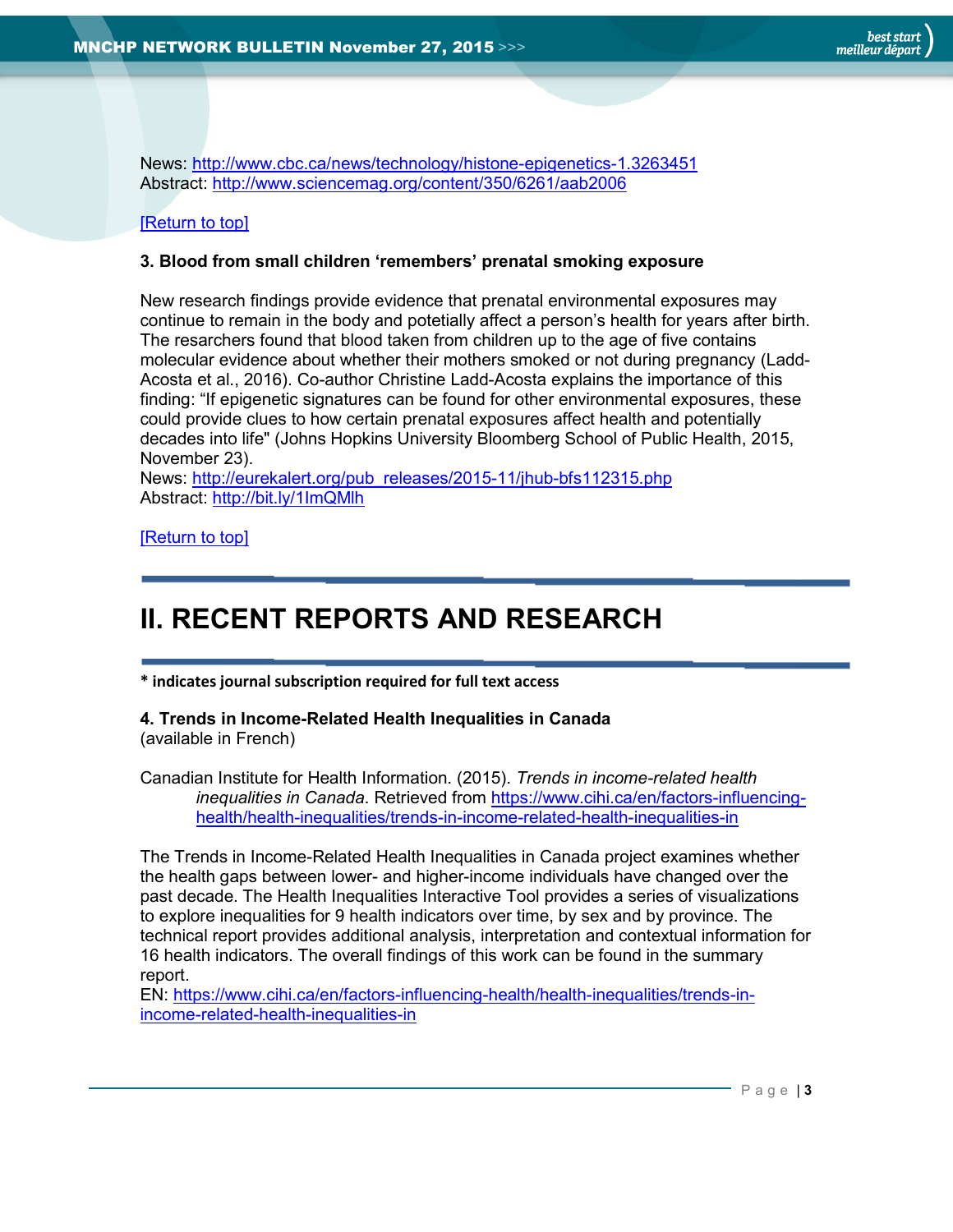FR: [https://www.cihi.ca/fr/facteurs-qui-influent-sur-la-sante/inegalites-en](https://www.cihi.ca/fr/facteurs-qui-influent-sur-la-sante/inegalites-en-sante/tendances-des-inegalites-en-sante-liees-au)[sante/tendances-des-inegalites-en-sante-liees-au](https://www.cihi.ca/fr/facteurs-qui-influent-sur-la-sante/inegalites-en-sante/tendances-des-inegalites-en-sante-liees-au)

#### [\[Return to top\]](#page-0-0)

#### <span id="page-3-0"></span>**5. Child Care Center Characteristics Associated with Preschoolers' Physical Activity**

Copeland, K. A., Khoury, J. C., & Kalkwarf, H. J. (2015). Child care center characteristics associated with preschoolers' physical activity. *American Journal of Preventative Medicine*. Retrieved from doi: <http://dx.doi.org/10.1016/j.amepre.2015.08.028>

#### ABSTRACT:

#### **Introduction**

Despite children spending long hours in child care centers, it is unknown what center characteristics are associated with children's moderate to vigorous physical activity (MVPA) at the center and over the 24-hour day.

#### **Methods**

Mixed model ANOVA evaluated associations between 23 center characteristics (e.g., policies, facilities, practices, and staff training) and time in MVPA, measured with accelerometers, at the child care center and over the 24-hour day among 388 preschoolers from 30 randomly selected child care centers in Cincinnati, Ohio. Data collection occurred from November 2009 through January 2011; data analyses occurred in 2012–2014.

#### **Results**

Ninety percent of centers reported scheduling two or more outdoor sessions daily, yet only 40% of children had two or more outdoor sessions; 32% had no time outdoors. Eighty-three percent of centers reported scheduling ≥60 minutes outdoors; 28% of children experienced this during observation. Children spent a mean (SE) of 2.0 (0.06) minutes/hour in MVPA. Children with ≥60 minutes outdoor time had 0.6 minutes/hour more MVPA in child care ( $p=0.001$ ), and 0.5 minutes/hour over the 24-hour day (*p*=0.001) than those who did not. Presence of an indoor play space, large outdoor playground, portable or fixed play equipment, staff PA training, weather and clothing policies, and TV/computer use were not related to children's MVPA.

#### **Conclusions**

Outdoor time occurred less frequently than scheduled. Children with ≥60 minutes of outdoor time at the center were more active than children without. Centers may increase preschoolers' PA by adhering to the scheduled ≥60 minutes of outdoor time daily. <http://www.ajpmonline.org/article/S0749-3797%2815%2900518-8/fulltext>

#### [\[Return to top\]](#page-0-0)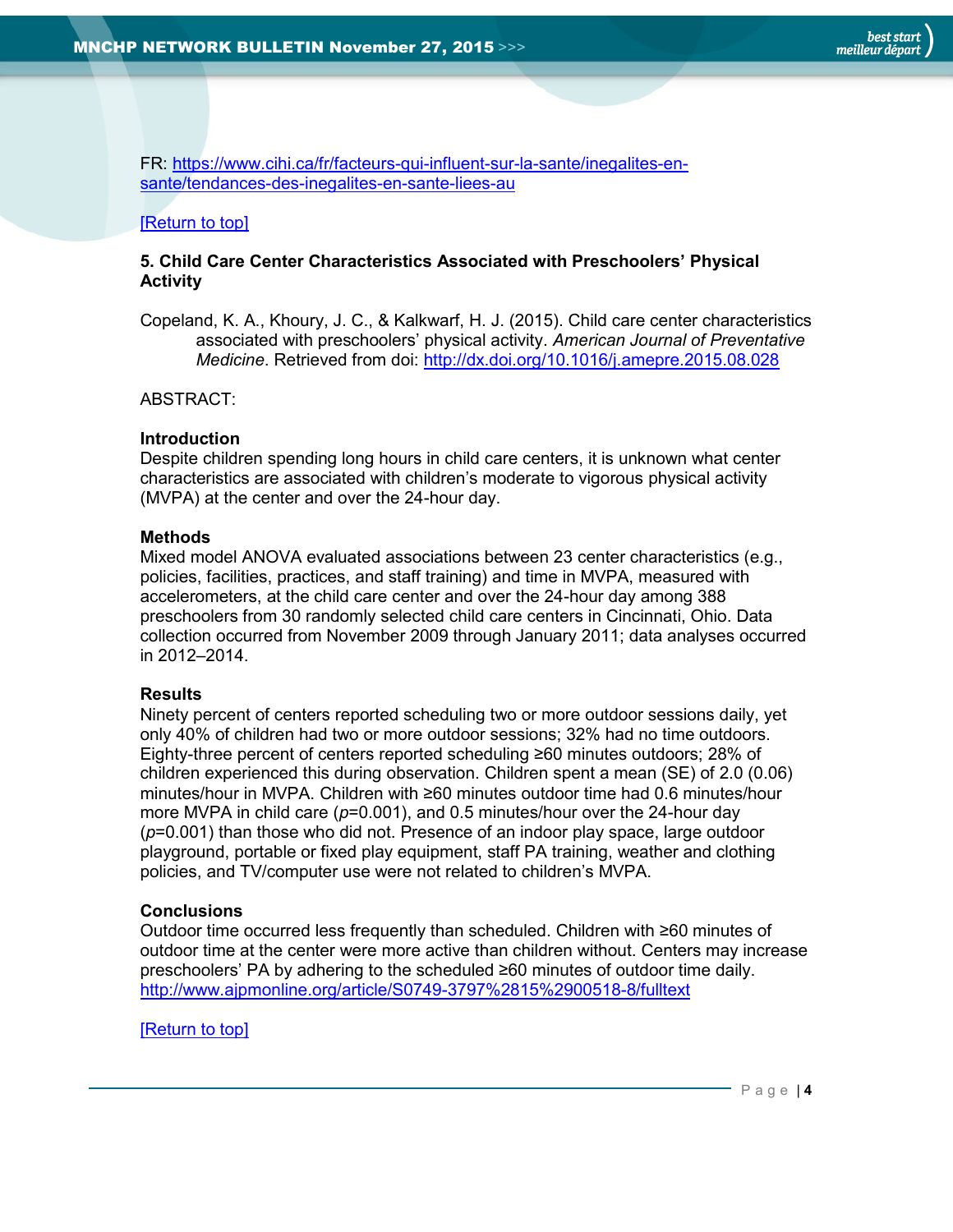#### <span id="page-4-0"></span>**6. Three Interventions that Reduce Child Obesity Are Projected to Save More Than They Cost to Implement**

Gortmaker S. L., Claire, W. Y., Long, M. W., Giles, C. M., Ward, Z. J., Barrett, J. L.,… Cradock, A. L. (2015). Three interventions that reduce childhood obesity are projected to save more than they cost to implement. *Health Affairs*, 34(11), 1304- 1311. doi: [10.1377/hlthaff.2015.0631](http://content.healthaffairs.org/content/34/11/1932.full.pdf+html)

#### ABSTRACT:

Policy makers seeking to reduce childhood obesity must prioritize investment in treatment and primary prevention. We estimated the cost-effectiveness of seven interventions high on the obesity policy agenda: a sugar-sweetened beverage excise tax; elimination of the tax subsidy for advertising unhealthy food to children; restaurant menu calorie labeling; nutrition standards for school meals; nutrition standards for all other food and beverages sold in schools; improved early care and education; and increased access to adolescent bariatric surgery. We used systematic reviews and a microsimulation model of national implementation of the interventions over the period 2015–25 to estimate their impact on obesity prevalence and their cost-effectiveness for reducing the body mass index of individuals. In our model, three of the seven interventions—excise tax, elimination of the tax deduction, and nutrition standards for food and beverages sold in schools outside of meals—saved more in health care costs than they cost to implement. Each of the three interventions prevented 129,000–576,000 cases of childhood obesity in 2025. Adolescent bariatric surgery had a negligible impact on obesity prevalence. Our results highlight the importance of primary prevention for policy makers aiming to reduce childhood obesity.

<http://content.healthaffairs.org/content/34/11/1932.full.pdf+html>

[\[Return to top\]](#page-0-0)

## <span id="page-4-1"></span>**III. CURRENT INITIATIVES**

#### <span id="page-4-2"></span>**7. Adolescent Pregnancy Guidelines**

(available in French)

The Society of Obstetricians and Gynaecologists of Canada released Adolescent Pregnancy Guidelines. The objective of the guidelines is to describe the needs and evidence-based practice specific to care of the pregnant adolescent in Canada, including special populations.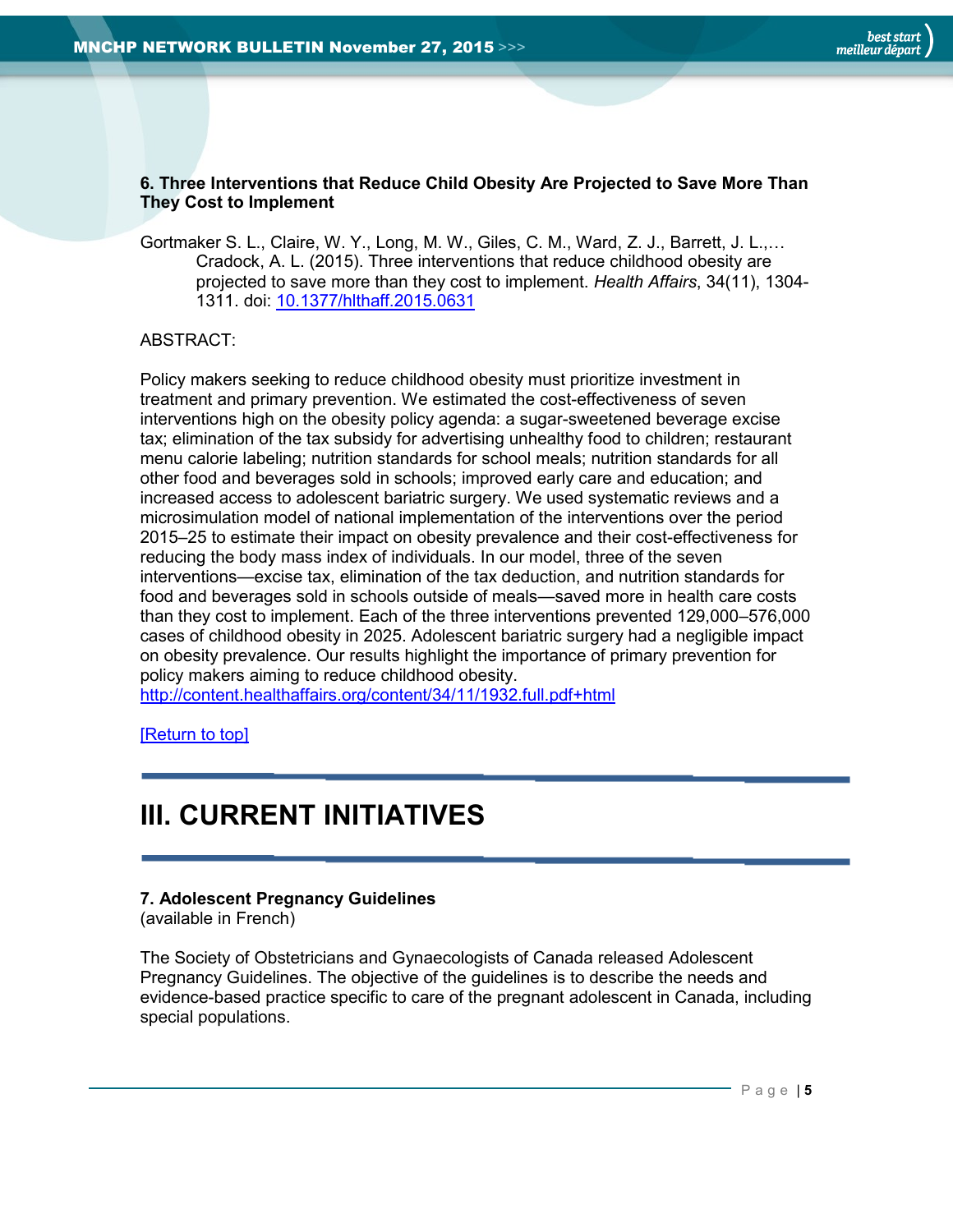EN: [https://docs.google.com/viewerng/viewer?url=http://sogc.org/wp](https://docs.google.com/viewerng/viewer?url=http://sogc.org/wp-content/uploads/2015/08/gui327CPG1508E1.pdf)[content/uploads/2015/08/gui327CPG1508E1.pdf](https://docs.google.com/viewerng/viewer?url=http://sogc.org/wp-content/uploads/2015/08/gui327CPG1508E1.pdf) FR: [http://sogc.org/fr/guidelines/directive-clinique-sur-la-grossesse-chez-les](http://sogc.org/fr/guidelines/directive-clinique-sur-la-grossesse-chez-les-adolescentes/)[adolescentes/](http://sogc.org/fr/guidelines/directive-clinique-sur-la-grossesse-chez-les-adolescentes/)

<span id="page-5-0"></span>[\[Return to top\]](#page-0-0)

# **IV. UPCOMING EVENTS**

## <span id="page-5-1"></span>**8. Continuing Down the Path: Doing the Work of Improving Health Equity and Addressing the Challenges of Organizational Change**

December 1, 2015: Webinar

This webinar will further explore the stories of the Ontario public health units who shared their experience of purposefully integrating health equity into their work, as documented in the case study "The Path Taken: Developing organizations capacity for improving health equity in four Ontario health units" ([http://nccdh.ca/resources/entry/developing](http://nccdh.ca/resources/entry/developing-organizational-capacity-for-improving-health-equity-in-four-onta)[organizational-capacity-for-improving-health-equity-in-four-onta\)](http://nccdh.ca/resources/entry/developing-organizational-capacity-for-improving-health-equity-in-four-onta). <http://bit.ly/1PADARz>

[\[Return to top\]](#page-0-0)

#### <span id="page-5-2"></span>**9. Nobody's Perfect – Engaging Dads in Parenting Programs**

December 2, 2015: Webinar (available in French)

Join us as we explore the Nobody's Perfect model from a fathers' perspective. Through the webinar, we'll help you to develop a tool belt loaded with tips and tricks to help dads build courage to jump into their parenting role with both feet! <http://bit.ly/1Ier6g2>

[\[Return to top\]](#page-0-0)

#### <span id="page-5-3"></span>**10. Knocking on Doors and Breaking Down Walls: Advocacy for Immigrant and Refugee Children**

December 9, 2015: Webinar

This webinar will discuss principles and the granular realities of advocacy through two case studies: the creation of the Scarborough Volunteer Clinic and the fight against the recent cuts to refugee health care. Success and challenges of advocating for patient

P a g e | **6**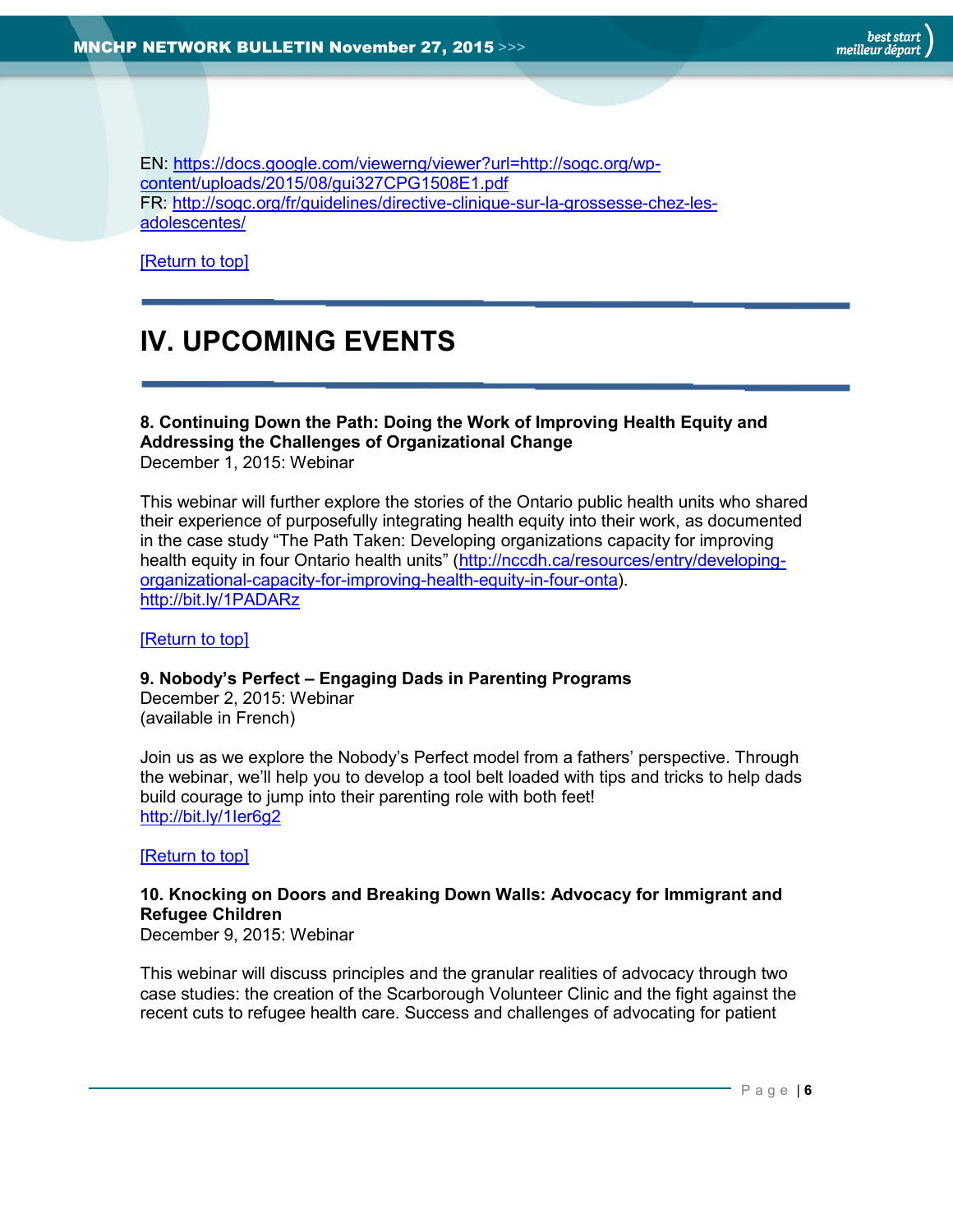populations will be addressed using these two examples. Common themes of both successful advocacy campaigns and what didn't fare well will be examined. <http://bit.ly/1SnIhMG>

#### [\[Return to top\]](#page-0-0)

#### <span id="page-6-0"></span>**11. Canadian Actions to Advance Work on Heath Equity and the Social Determinants of Health**

December 10, 2015: Webinar (available in French)

This webinar will explore:

- Activities undertaken across levels of government and sectors to advance health equity and address social determinants of health in Canada
- Themes of the Rio Political Declaration on Social Determinants of Health and their application to public health work in Canada
- Critical components for the sustainability of public health action to address health equity

<http://bit.ly/1X8tl6a>

#### [\[Return to top\]](#page-0-0)

#### <span id="page-6-1"></span>**12. Why Do So Few Children Walk or Bike to School and What Can We Do About It?**

December 4, 2015: Ottawa, ON

Concerned about children's health? Worried about safety? Want to learn more about what interventions work for encouraging children to walk or bike to school? [https://www.facebook.com/childnaturecanada/photos/a.144398322298842.36012.14068](https://www.facebook.com/childnaturecanada/photos/a.144398322298842.36012.140689832669691/941479835924016/?type=3) [9832669691/941479835924016/?type=3](https://www.facebook.com/childnaturecanada/photos/a.144398322298842.36012.140689832669691/941479835924016/?type=3)

#### [\[Return to top\]](#page-0-0)

#### <span id="page-6-2"></span>**13. A day with Dr. Jack Newman**

December 5, 2015: Toronto, ON

This course is suitable for any persons interested in learning more about breastfeeding. Topics include:

- What They Didn't Teach You about Breastfeeding in Your Training
- Norms for the Breastfeeding Baby
- Late-Onset Decreased Milk Supply

Contact: [shawn@vestaparenting.ca](mailto:shawn@vestaparenting.ca) <http://www.birthandbeyondconference.ca/> [\[Return to top\]](#page-0-0)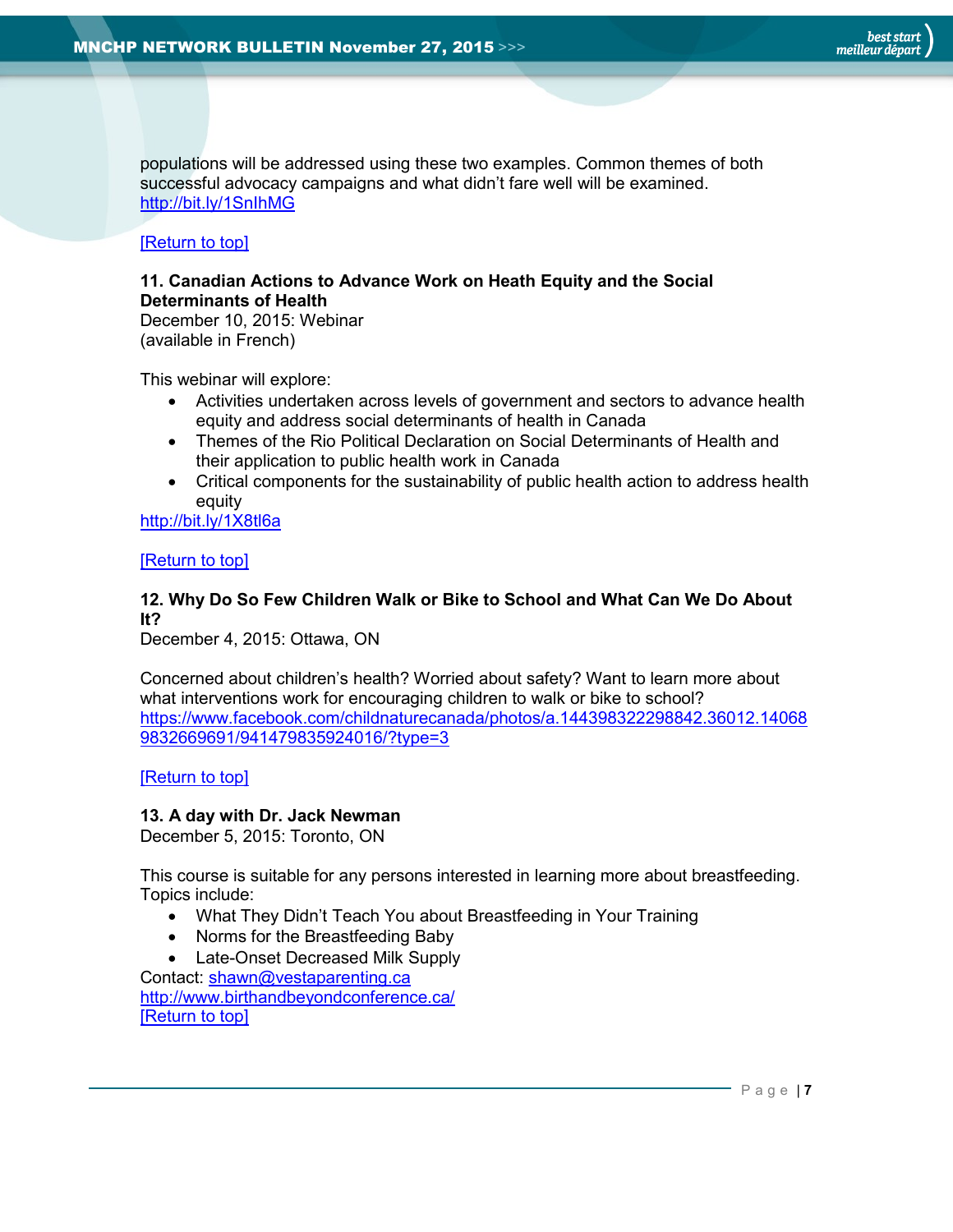#### <span id="page-7-0"></span>**14. BFI Strategy for Ontario Hot Topics Series BFI Education: Who Needs What?** December 14, 2015: Webinar

The Baby-Friendly Initiative (BFI) sets global standards for education to ensure consistent health care provider knowledge to support all families in their infant feeding decisions. In this session, Kathy Venter, a BFI Assessor, will identify BFI educational requirement specifics for a variety of roles including nurses, physicians, midwives, students, support staff and volunteers. The presenter will share strategies health care organizations have taken to ensure all staff within their facility has the appropriate knowledge and skills to support the BFI Best Practices, the WHO Code and to ensure sustainable outcomes.

To register please email: [bfistrategy@tegh.on.ca](mailto:bfistrategy@tegh.on.ca)

#### [\[Return to top\]](#page-0-0)

#### <span id="page-7-1"></span>**15. Comparing Screening Tools for Intimate Partner Violence Detection: What's the Evidence?**

December 17, 2015: Webinar

Join Nasir Hussain, MD Candidate, Central Michigan University College of Medicine for an overview of findings from his Trauma, Violence & Abuse review examining the different types of screening tool administration methods used for the detection of intimate partner violence:

Hussain N., Sprague S., Madden K., Hussain F., Pindiprolu B., & Bhandari M. (2015). [A](http://email.health-evidence.ca/wf/click?upn=OsTCTZHSiHnYgu8T-2Fc4V1PoH3Z5-2BtKkt-2B1H1MYAg5kJMgPEVwV8D9c-2FGxL9YnesIwJ6iF-2F3M6qZXca8luekYnPnaGJx-2F2aWRfp7eTcOIaEo-3D_eD1pMRUbfv4J3ZBqziJM-2Fa83HWR19RN-2BBMmm2W-2Fda-2FFIZkq9rDp8x7NOzk5w94yQCiZ55Iw-2F2bgrgS7SmeBbxF-2Bv010ljKMHq4nBoLNJX4FwCJ2KFnp4xRlZ8aiNOC3vbycM57mmCHWWzLHClfmvceZrjk7p09mL6O6xTnpH2BrgU6EQVDuN89YLLAkAZO1gSwXsLybJlOM-2FbO27Jbovm-2FdF4YdM1Oe88tty1hDzTo7-2FNDb3ICv0pYMiZvnCUCMNq8aWhidVMDV9T9EWq22RzTL2WaSyGwXwdFp8fV-2F2ZbJp8D3jMTH6PzQgD3fpm0VS)  [comparison of the types of screening tool administration methods used for the detection](http://email.health-evidence.ca/wf/click?upn=OsTCTZHSiHnYgu8T-2Fc4V1PoH3Z5-2BtKkt-2B1H1MYAg5kJMgPEVwV8D9c-2FGxL9YnesIwJ6iF-2F3M6qZXca8luekYnPnaGJx-2F2aWRfp7eTcOIaEo-3D_eD1pMRUbfv4J3ZBqziJM-2Fa83HWR19RN-2BBMmm2W-2Fda-2FFIZkq9rDp8x7NOzk5w94yQCiZ55Iw-2F2bgrgS7SmeBbxF-2Bv010ljKMHq4nBoLNJX4FwCJ2KFnp4xRlZ8aiNOC3vbycM57mmCHWWzLHClfmvceZrjk7p09mL6O6xTnpH2BrgU6EQVDuN89YLLAkAZO1gSwXsLybJlOM-2FbO27Jbovm-2FdF4YdM1Oe88tty1hDzTo7-2FNDb3ICv0pYMiZvnCUCMNq8aWhidVMDV9T9EWq22RzTL2WaSyGwXwdFp8fV-2F2ZbJp8D3jMTH6PzQgD3fpm0VS)  [of intimate partner violence: A systematic review and meta-analysis.](http://email.health-evidence.ca/wf/click?upn=OsTCTZHSiHnYgu8T-2Fc4V1PoH3Z5-2BtKkt-2B1H1MYAg5kJMgPEVwV8D9c-2FGxL9YnesIwJ6iF-2F3M6qZXca8luekYnPnaGJx-2F2aWRfp7eTcOIaEo-3D_eD1pMRUbfv4J3ZBqziJM-2Fa83HWR19RN-2BBMmm2W-2Fda-2FFIZkq9rDp8x7NOzk5w94yQCiZ55Iw-2F2bgrgS7SmeBbxF-2Bv010ljKMHq4nBoLNJX4FwCJ2KFnp4xRlZ8aiNOC3vbycM57mmCHWWzLHClfmvceZrjk7p09mL6O6xTnpH2BrgU6EQVDuN89YLLAkAZO1gSwXsLybJlOM-2FbO27Jbovm-2FdF4YdM1Oe88tty1hDzTo7-2FNDb3ICv0pYMiZvnCUCMNq8aWhidVMDV9T9EWq22RzTL2WaSyGwXwdFp8fV-2F2ZbJp8D3jMTH6PzQgD3fpm0VS) *Trauma, Violence & Abuse*, *16*(1), 60-69. <http://bit.ly/1jnCf2r>

[\[Return to top\]](#page-0-0)

## <span id="page-7-2"></span>**16. Childbirth Educator Training Workshop**

April 15-16, 2016: Vaughan

This interactive and dynamic two day workshop is one of the steps to becoming a CAPPA Certified Childbirth Educator. You will learn teaching strategies that will help you to prepare families for their journey through childbirth. [http://www.icappa.net/events/event\\_details.asp?id=690943&group=](http://www.icappa.net/events/event_details.asp?id=690943&group)

[\[Return to top\]](#page-0-0)

P a g e | **8**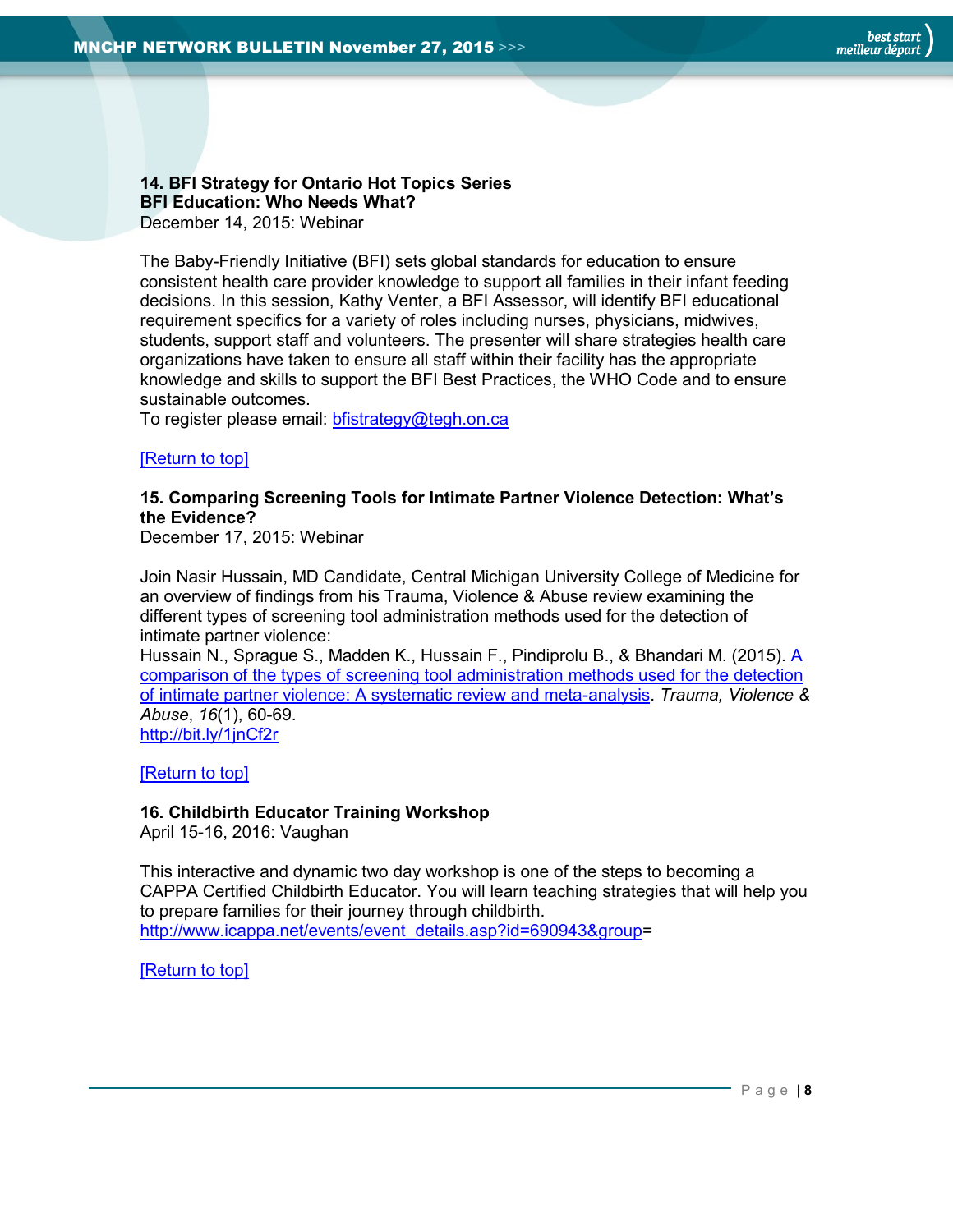# <span id="page-8-0"></span>**V. RESOURCES**

#### <span id="page-8-1"></span>**17. The Trauma-Informed Pediatrician: Identifying Toxic Stress and Promoting Reslience**

The American Academy of Pediatrics has posted the video presentations from its 2015 national conference. The focus was "The Trauma-Informed Pediatrician: Identifying Toxic Stress and Promoting Resilience".

[http://www.aapexperience.org/2015-peds-21-the-trauma-informed-pediatrician](http://www.aapexperience.org/2015-peds-21-the-trauma-informed-pediatrician-identifying-toxic-stress-and-promoting-resilience-presentation-videos/)[identifying-toxic-stress-and-promoting-resilience-presentation-videos/](http://www.aapexperience.org/2015-peds-21-the-trauma-informed-pediatrician-identifying-toxic-stress-and-promoting-resilience-presentation-videos/)

#### [\[Return to top\]](#page-0-0)

#### <span id="page-8-2"></span>**18. Overweight/Obesity Prevention, Treatment and Maintenance from Childhood to Adulthood: Discussing Review-Level Evidence**

Dr. Leslea Peirson, Review Coordinator, McMaster Evidence Review and Synthesis Centre, provided an overview of key messages from a series of five recent reviews published in CMAJ Open examining overweight and obesity prevention, treatment and weight maintenance strategies among children, youth and adult populations. You can view the slides and audio recording from the webinar.

Audio Recording:

[http://mailapp.healthevidence.org/index.php/web/view/wy27be/ewm88s/12](http://email.health-evidence.ca/wf/click?upn=OsTCTZHSiHnYgu8T-2Fc4V1PoH3Z5-2BtKkt-2B1H1MYAg5kJMgPEVwV8D9c-2FGxL9YnesIwJ6iF-2F3M6qZXca8luekYnL47RqPN9Jb-2FACEbjg3zPqU-3D_eD1pMRUbfv4J3ZBqziJM-2Fa83HWR19RN-2BBMmm2W-2Fda-2FFIZkq9rDp8x7NOzk5w94yQCiZ55Iw-2F2bgrgS7SmeBbxF-2Bv010ljKMHq4nBoLNJX4FwCJ2KFnp4xRlZ8aiNOC3vEX6Zi6hqQI9fvYYR49QkiMHsKs-2BKUb1krFiR-2B4tF3hW4Zy4m1Y4Y07kj0lOJKqG8OH-2BlDi-2Fw-2FFPL9Wr0Os-2Fq5Bhwa8RMC2zPCCd8dPECuh548wCpIrOig5giWyhJKudlHZZEAUNQTxb1nVOVM61Cr79aRzMQ7uD4-2BfwfDwRHnPCPYyo2vGmEpgH44pESsNsw) Slides: [http://mailapp.healthevidence.org/index.php/web/view/wy27be/ewm88s/13](http://email.health-evidence.ca/wf/click?upn=OsTCTZHSiHnYgu8T-2Fc4V1PoH3Z5-2BtKkt-2B1H1MYAg5kJMgPEVwV8D9c-2FGxL9YnesIwJ6iF-2F3M6qZXca8luekYnCoxn7RYbdVBXbHTdvWQBVw-3D_eD1pMRUbfv4J3ZBqziJM-2Fa83HWR19RN-2BBMmm2W-2Fda-2FFIZkq9rDp8x7NOzk5w94yQCiZ55Iw-2F2bgrgS7SmeBbxF-2Bv010ljKMHq4nBoLNJX4FwCJ2KFnp4xRlZ8aiNOC3vLFaiwLpkcjtX2X10Xwu6b2hSBn5SDIBaq1ssnRUaQnUYNLf7hN-2FiZoTuTkDNXnt9PHVpuLcTUYTFQPctJbbDKQDNfRXayhRrDrcQeZuaeQttM30mls2L3W46pflnyA9BFtue7o2Uwl-2BVC0tOCmh2zxr7pNt09v14F93PWJ4iXMU7BtlB9yiGmsEDOR4Dt-2B0j)

#### [\[Return to top\]](#page-0-0)

#### <span id="page-8-3"></span>**19. Healthy Eating and Active Living for Child Care**

(available in French)

This website by Ottawa Public Health offers:

- Resources and tools to help service providers implement the Active Living Guidelines and Healthy Eating Guidelines
- Information and resources for service providers to share with parents and access to local community services and programs
- Screening tools and reference guides for determining if a child is on track
- The Healthy Eating and Active Living Guidelines and training for child care professionals

EN: [http://ottawa.ca/2/en/residents/public-health/healthy-eating-and-active-living-for](http://ottawa.ca/2/en/residents/public-health/healthy-eating-and-active-living-for-child-care)[child-care](http://ottawa.ca/2/en/residents/public-health/healthy-eating-and-active-living-for-child-care)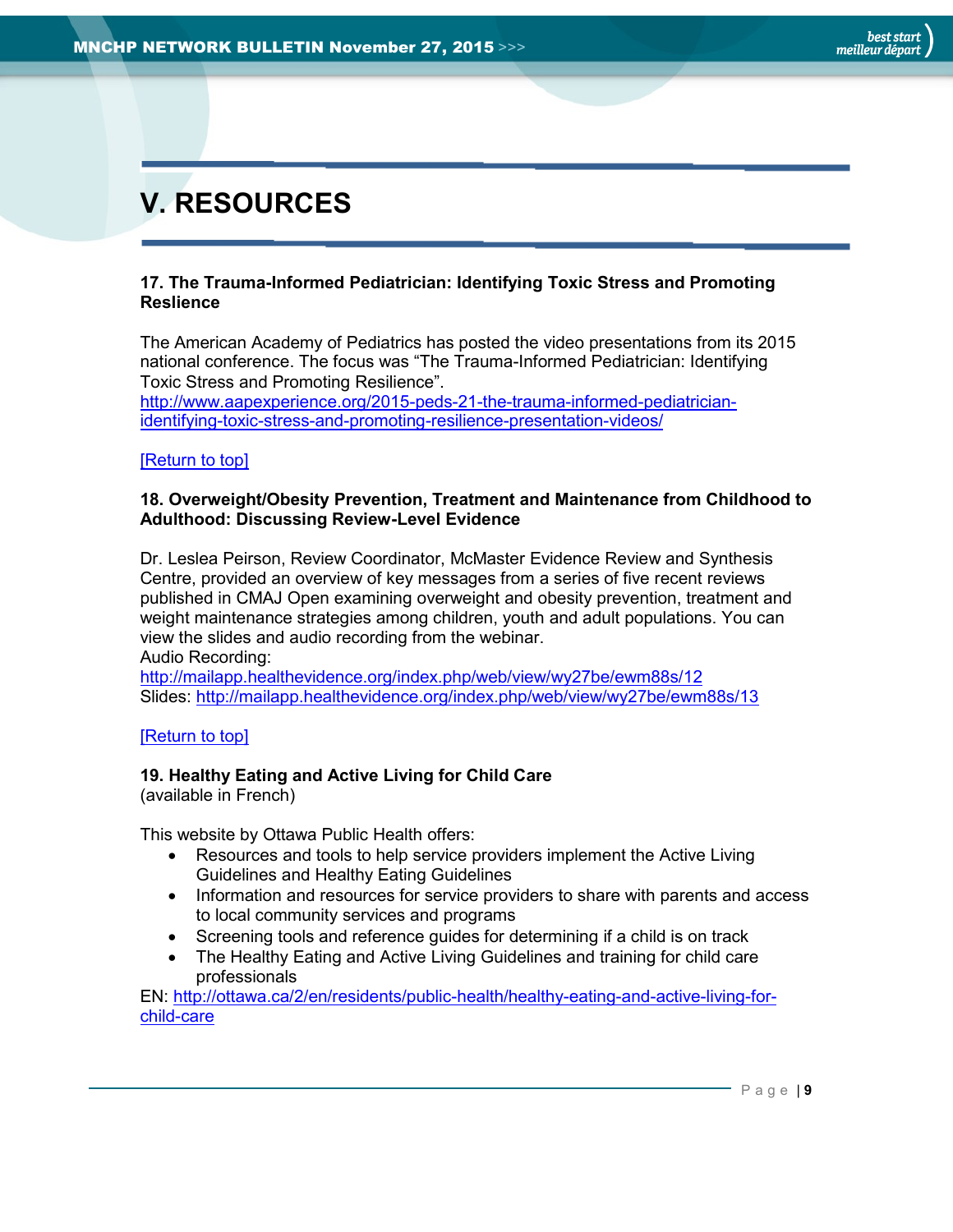FR: [http://ottawa.ca/2/fr/r%C3%A9sidents/sant%C3%A9-publique/healthy-eating-and](http://ottawa.ca/2/fr/r%C3%A9sidents/sant%C3%A9-publique/healthy-eating-and-active-living-for-child-care)[active-living-for-child-care](http://ottawa.ca/2/fr/r%C3%A9sidents/sant%C3%A9-publique/healthy-eating-and-active-living-for-child-care)

#### [\[Return to top\]](#page-0-0)

#### <span id="page-9-0"></span>**20. Play: A Report by the All-Party Parliamentary Group on a Fit and Healthy Childhood (UK)**

This report (2015) defines play as what children freely choose to do when their time and ability to act are entirely their own. It explores the barriers and opportunities for children's play in the UK, the resulting impact on children's health (where a holistic approach would be of immense benefit); the resulting impact on children's health; the range of potential solutions available and the role and responsibility of different tiers of government, with practical recommendations for action.

<https://adrianvoce.files.wordpress.com/2015/10/play-report-final-designed.pdf>

#### [\[Return to top\]](#page-0-0)

#### <span id="page-9-1"></span>**21. International Toronto Charter for Physical Activity (TCPA) Toolkit**

This Toolkit provides tips, action items and resources for putting the TCPA into action. The goal of the toolkit is to provide specific ideas that can be implemented by members of key sector areas to increase and improve opportunities and policies that support and encourage residents to become more physically active. Target sectors for the toolkit are:

- 1) Transportation
- 2) Urban planning and design
- 3) Schools and other educational settings
- 4) Parks and recreation
- 5) Workplaces
- 6) Health care and health promotion

<http://healthunit.com/physical-activity-charter-and-toolkit>

[\[Return to top\]](#page-0-0)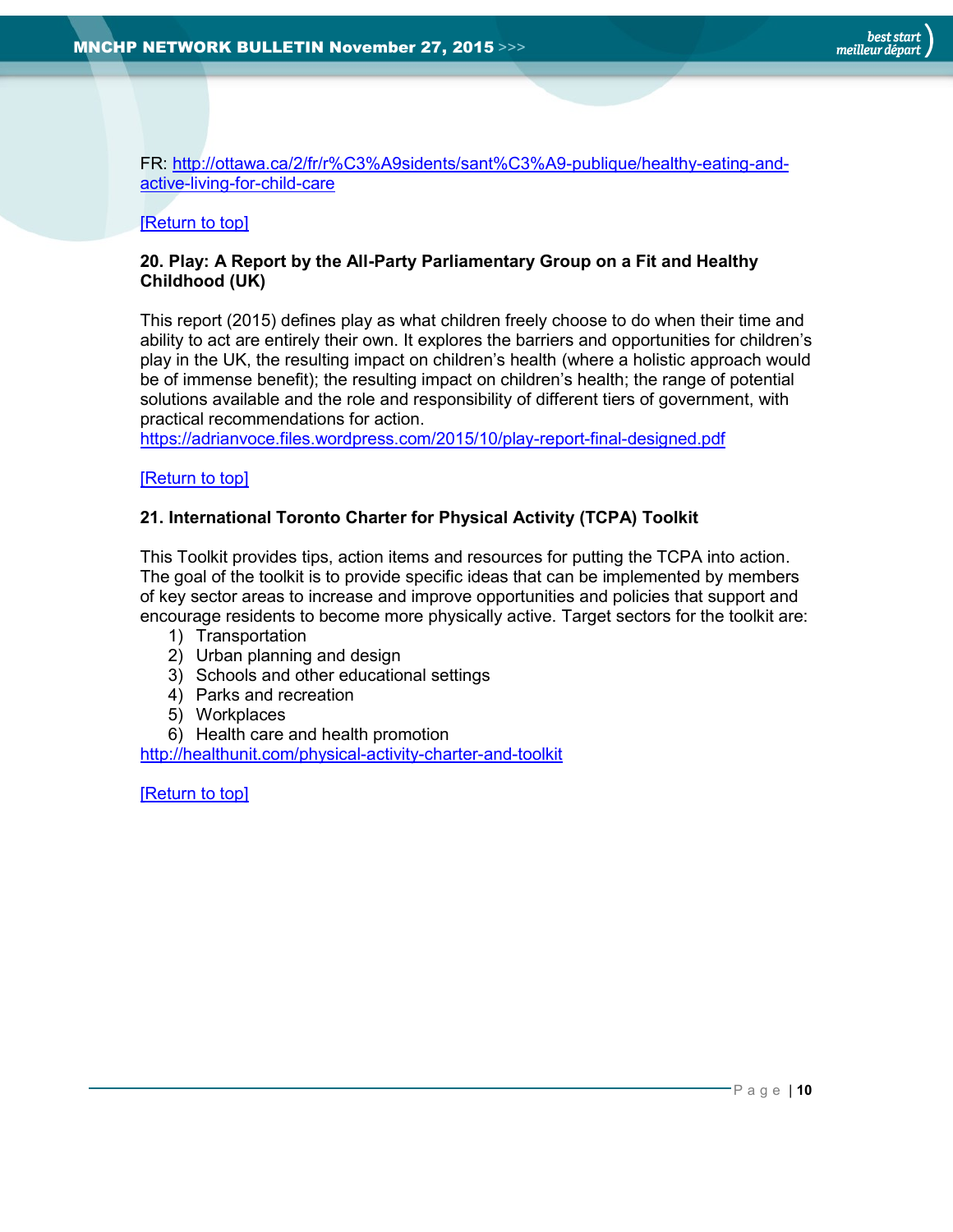# <span id="page-10-1"></span>**VI. FEATURED BEST START RESOURCES**

## <span id="page-10-2"></span>**22. Managing Depression: A Facilitator's Guide for Women Living with Depression During Pregnancy, After Delivery and Beyond**

(available in French)

This guide (2015) is a companion document to *Managing Depression: A Self-help Skills Resource for women Living with Depression During Pregnancy, After Delivery and Beyond*. The facilitator's guide provides a weekly agenda and activities to facilitate 5 group sessions for women living with depression based on *Managing Depression: A Self-help Skills Resource*.

EN:

<http://www.beststart.org/resources/ppmd/FacilitatorGuide%20ManagingDep%20EN.pdf> FR:<http://www.beststart.org/resources/ppmd/FaciliatorGuide%20ManagingDepFR.pdf>

#### [\[Return to top\]](#page-0-0)

#### <span id="page-10-3"></span>**23. Managing Depression: A Self-Help Skills Resource for Women Living With Depression During Pregnancy, After delivery and Beyond – Workbook** (available in French)

This workbook (2014) is for women living with depression during pregnancy, after delivery and beyond, and their clinicians or service providers. It provides information about depression and healthy lifestyle behaviours and skills for managing depression. Concerned partners, family members or friends may also find this resource helpful. EN: [http://www.beststart.org/resources/ppmd/DepressionWorkbookFinal\\_15APR30.pdf](http://www.beststart.org/resources/ppmd/DepressionWorkbookFinal_15APR30.pdf) FR:

[http://www.beststart.org/resources/ppmd/DepressionWorkbookFinalFR\\_15MAY01.pdf](http://www.beststart.org/resources/ppmd/DepressionWorkbookFinalFR_15MAY01.pdf)

[\[Return to top\]](#page-0-0)

#### <span id="page-10-0"></span>**About This Bulletin**

*The Best Start Resource Centre thanks you for your interest in, and support of, our work. Best Start permits others to copy, distribute or reference the work for non-commercial purposes on condition that full credit is given. Because our MNCHP bulletins are designed to support local health promotion initiatives, we would appreciate knowing how this resource has supported, or been integrated into, your work [\(mnchp@healthnexus.ca\)](mailto:mnchp@healthnexus.ca). Please note that the Best Start Resource Centre does not endorse or recommend any events, resources, or publications mentioned in this bulletin.* 

**Information on the MNCHP Network:** Email **mnchp@healthnexus.ca** or visit <http://www.beststart.org/services/information.html>